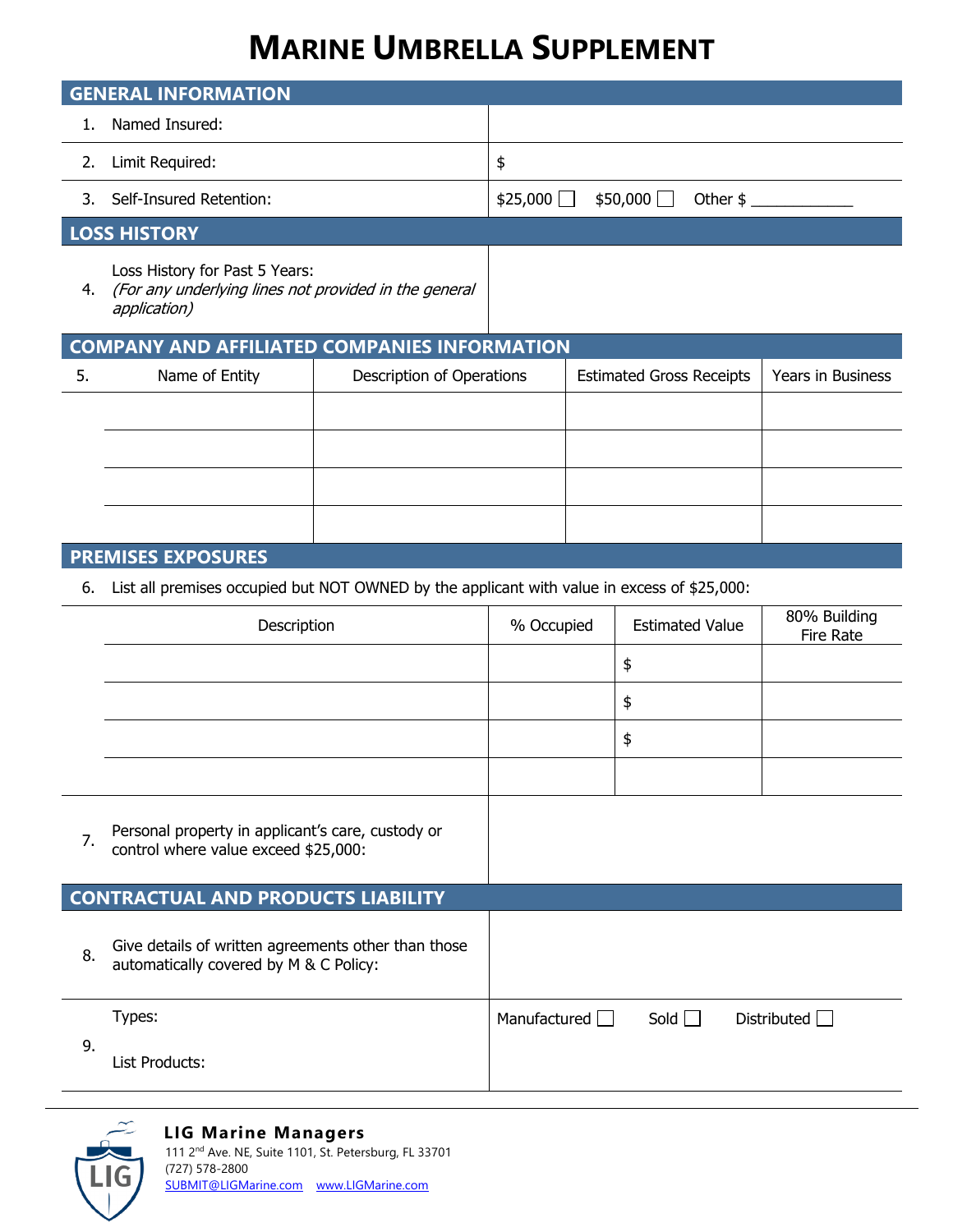#### **MARINE UMBRELLA SUPPLEMENT**

| PROFESSIONAL LIABILITY MALPRACTICE |                                                                                                                                |                                                |                     |                         |                 |                       |  |
|------------------------------------|--------------------------------------------------------------------------------------------------------------------------------|------------------------------------------------|---------------------|-------------------------|-----------------|-----------------------|--|
| 10.                                | Give details of any activities which might involve<br>malpractice and/or errors and omissions exposures:                       |                                                |                     |                         |                 |                       |  |
|                                    | <b>RAILROAD OPERATIONS</b>                                                                                                     |                                                |                     |                         |                 |                       |  |
| 11.                                | Give details of any railroads owned, maintained, or<br>operated by applicant:                                                  |                                                |                     |                         |                 |                       |  |
|                                    | <b>AUTOMOBILE EXPOSURE</b>                                                                                                     |                                                |                     |                         |                 |                       |  |
| 12.                                | Automobile Exposure:                                                                                                           |                                                |                     | Yes $\Box$              | $No$ $\Box$     |                       |  |
| 13.                                | <b>Type</b>                                                                                                                    | Number                                         |                     | <b>Operating Radius</b> | Cargoes Carried | <b>State Licensed</b> |  |
|                                    | <b>Trucks</b>                                                                                                                  |                                                |                     |                         |                 |                       |  |
|                                    | <b>Tractors</b>                                                                                                                |                                                |                     |                         |                 |                       |  |
|                                    | <b>Trailers</b>                                                                                                                |                                                |                     |                         |                 |                       |  |
|                                    | <b>Tankers</b>                                                                                                                 |                                                |                     |                         |                 |                       |  |
|                                    | Vans & Pickups                                                                                                                 |                                                |                     |                         |                 |                       |  |
|                                    | Private Passenger                                                                                                              |                                                |                     |                         |                 |                       |  |
| 14.                                | licensed for public road use (earthmovers,<br>bulldozers, cranes, etc):                                                        | List the number and type of other vehicles not |                     |                         |                 |                       |  |
| 15.                                | Are flammables and/or explosive substances carried?<br>(If yes, please provide full details)                                   |                                                | Yes $\Box$<br>No    |                         |                 |                       |  |
| <b>AIRCRAFT EXPOSURE</b>           |                                                                                                                                |                                                |                     |                         |                 |                       |  |
| 16.                                | Do you own/lease/charter any aircraft?<br>(If yes, please provide full details)                                                |                                                | Yes $\vert$ $\vert$ | $No$ $\Box$             |                 |                       |  |
| <b>VESSEL OPERATIONS</b>           |                                                                                                                                |                                                |                     |                         |                 |                       |  |
| 17.                                | Does the applicant ever charter or lease vessels?<br>If yes, complete schedule below.<br>(If yes, please provide full details) |                                                |                     | Yes $\Box$              | $No$ $\Box$     |                       |  |
| 18.                                | Does the applicant own, operate, or charter any<br>private pleasure craft?<br>(If yes, please provide full details)            |                                                |                     | Yes $\vert \ \vert$     | $No$ $\Box$     |                       |  |
|                                    |                                                                                                                                |                                                |                     |                         |                 |                       |  |



#### **LIG Marine Managers**

111 2nd Ave. NE, Suite 1101, St. Petersburg, FL 33701 (727) 578-2800 [SUBMIT@LIGMarine.com](mailto:SUBMIT@LIGMarine.com) [www.LIGMarine.com](http://www.ligmarine.com/)